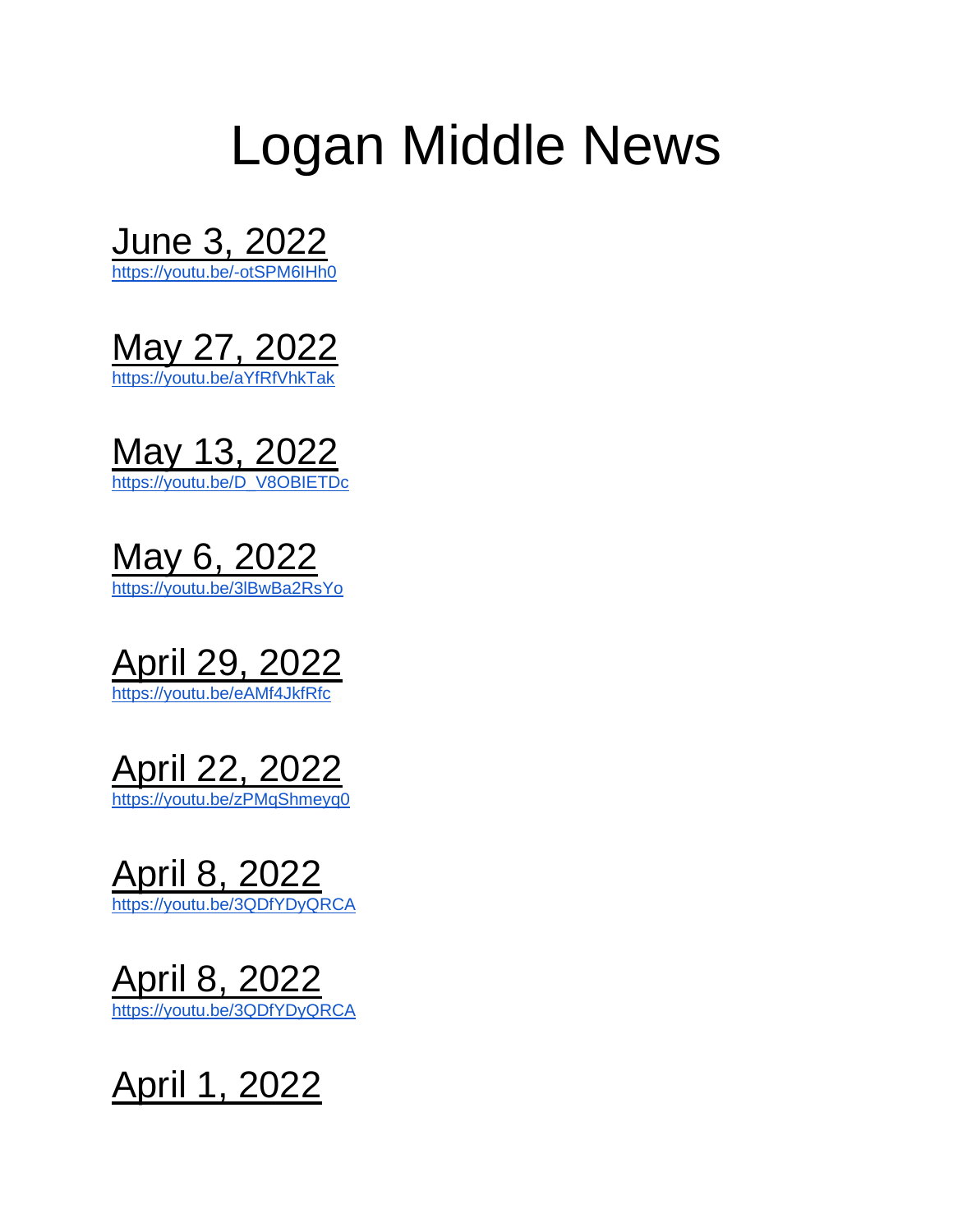<https://youtu.be/sVGbMRMQYLA>



<https://youtu.be/olYFpAI6bwA>



<https://www.youtube.com/watch?v=bGqhiJTLIbM>



<https://youtu.be/j3eMl4YjWd0>



<https://youtu.be/hDWYXkHO3dk>



<https://youtu.be/oD7EUgnP-50>

### February 04, 2022

<https://youtu.be/sYIWnMeSkww>

#### January 28, 2022

<https://youtu.be/h3xwnkviOKw>

# January 21, 2022

<https://youtu.be/1HZkRxhRDXY>

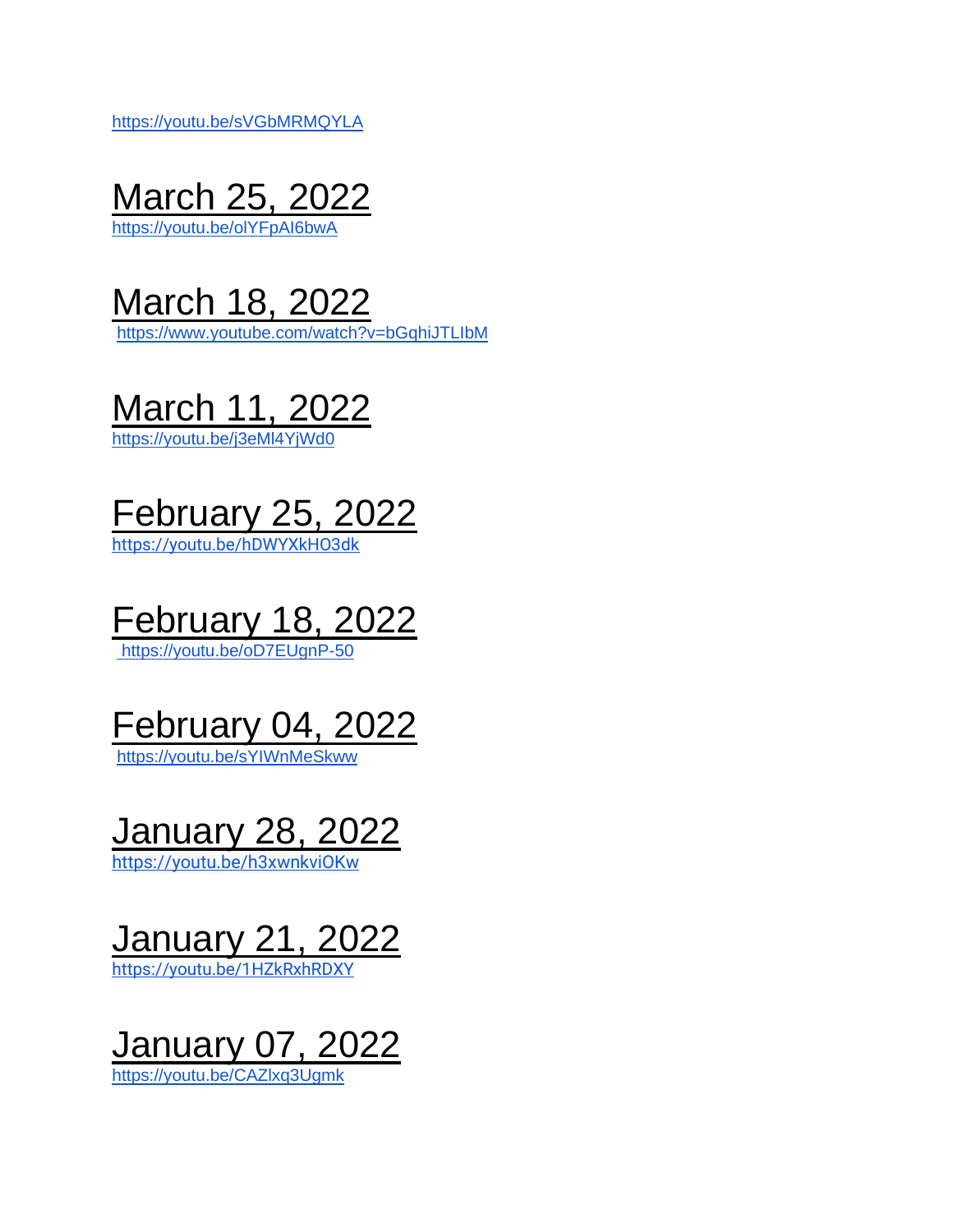

<https://youtu.be/0RIz7TYcDuY>

# December 03, 2021

[https://youtu.be/CL\\_SMQA10Xo](https://youtu.be/CL_SMQA10Xo)

### November 19, 2021

[https://youtu.be/CjN1\\_hl6Bqs](https://youtu.be/CjN1_hl6Bqs)

# November 12, 2021

<https://youtu.be/lnI4bbH1wRA>

# November 5, 2021

<https://youtu.be/LKKpDlBoHXE>



[https://youtu.be/5-H\\_R-Hj0Ns](https://youtu.be/5-H_R-Hj0Ns)





<https://youtu.be/QdaUG-Ll2b4>

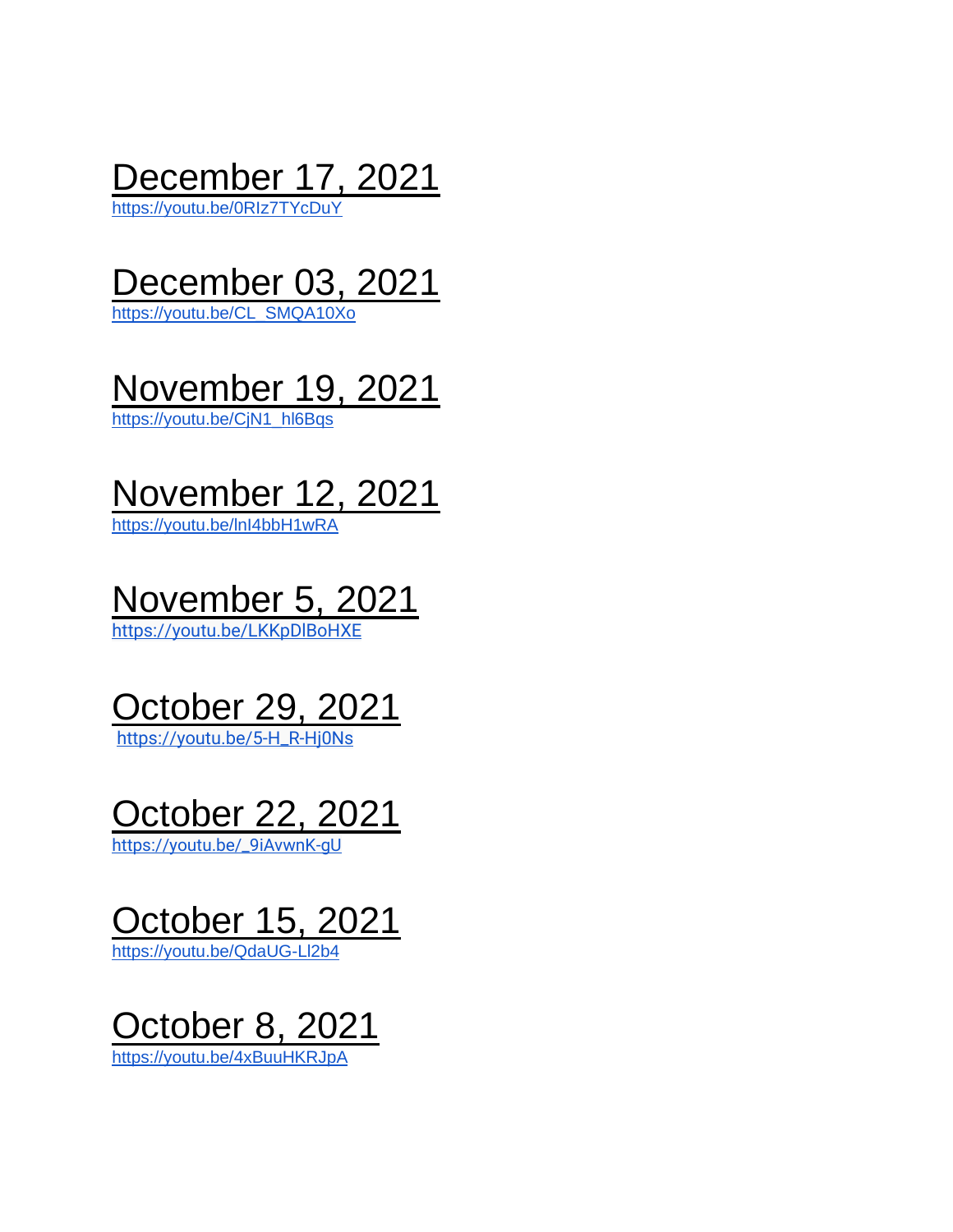October 1, 2021

<https://youtu.be/CM86smcBxtc>

### September 24, 2021

<https://youtu.be/rkZXlINxS7M>

### September 17, 2021

[Logan Middle News 9/17](https://www.youtube.com/watch?time_continue=158&v=ZcIYRMYsdHQ&feature=emb_logo)

### September 10, 2021

<https://youtu.be/U5DCQOAxfOc>

# September 3, 2021

<https://youtu.be/TjVFeFWOkZA>

# August 27, 2021

<https://youtu.be/IGa82fTDrzI>

### May 14, 2021

<https://youtu.be/y-NWH1MFFf4>

#### May 7, 2021

[https://www.youtube.com/watch?v=6Nyz\\_qF\\_tr8](https://www.youtube.com/watch?v=6Nyz_qF_tr8)

### April 30, 2021

<https://youtu.be/H9pQHG04Hak>

April 23, 2021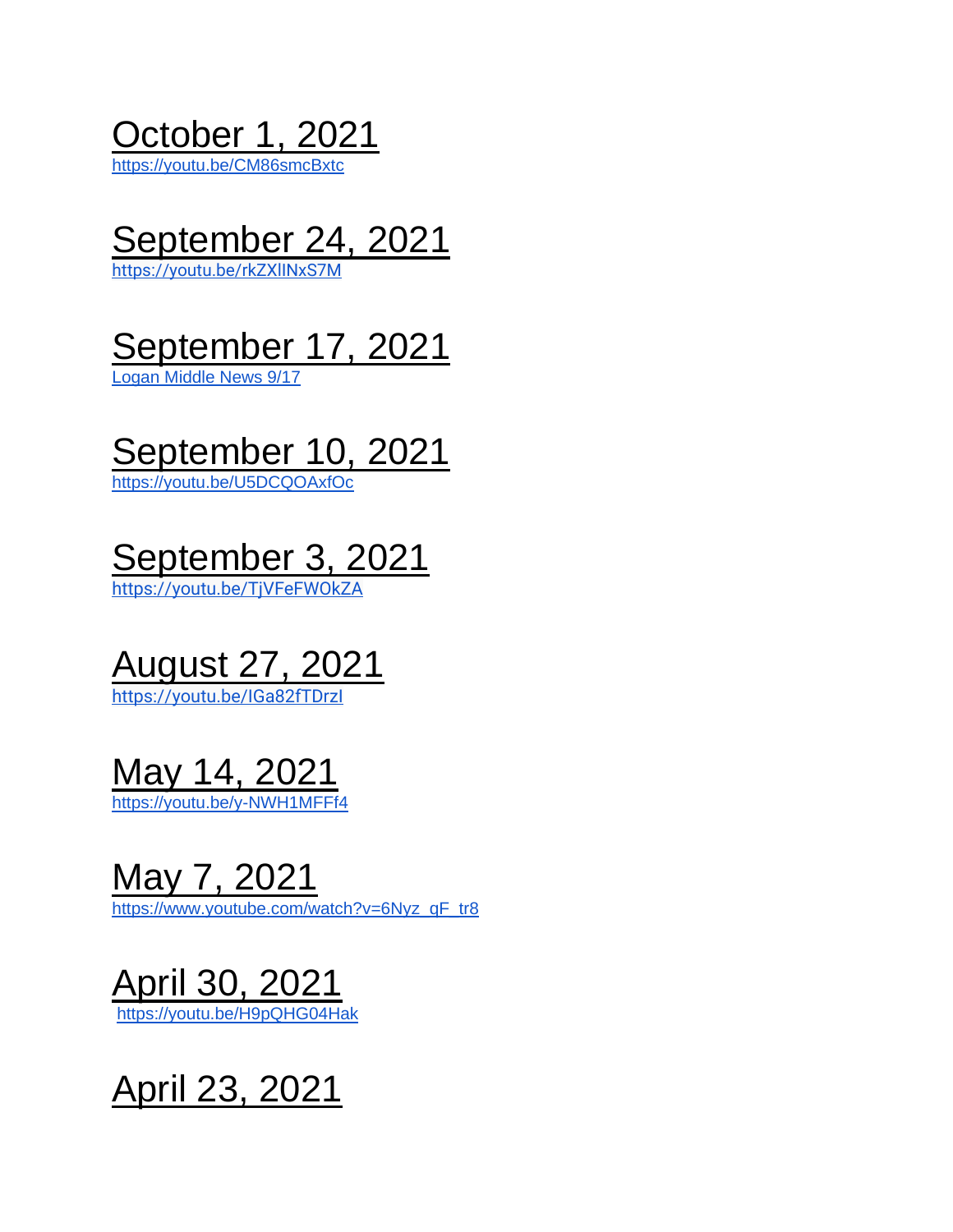<https://youtu.be/1ZTqrCdg7a0>





<https://youtu.be/KHUxeccR50s>



March 12, 2021 https://youtu.be/AwioFPuw9CE

### March 4, 2021

<https://youtu.be/vs96XMA2tbA>

### February 26, 2021

<https://youtu.be/Sli2JbmQIvE>

#### February 19, 2021

<https://youtu.be/O9vFImcSul8>

# February 12, 2021

<https://youtu.be/LLZhsyRQ3SM>

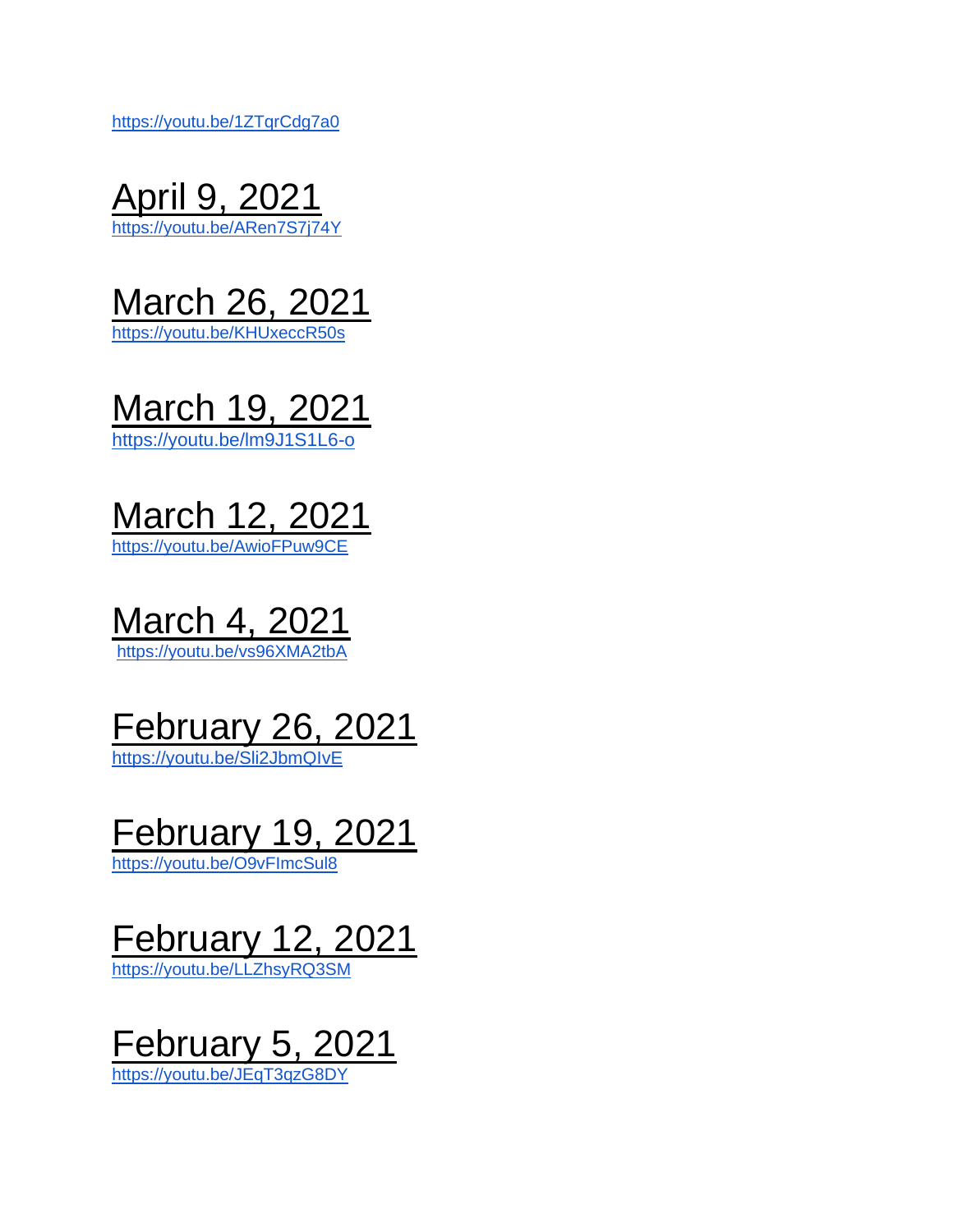January 29, 2021 <https://youtu.be/kyLpK7s8pjY>

January 22, 2021

<https://www.youtube.com/watch?v=NVoNSFlgVf8&feature=youtu.be>





<https://youtu.be/XAj6OgfD-Ss>

### December 18<sup>th</sup>

<https://youtu.be/rvhBgHcmsrI>

### December 11th

<https://youtu.be/viQbKVci75Q>

#### December 4<sup>th</sup>

<https://youtu.be/jLfRfwwMmz4>

#### November 20<sup>th</sup>

<https://www.youtube.com/watch?v=viQbKVci75Q&feature=youtu.be>

#### November 13th

<https://www.youtube.com/watch?v=jwW1UXMCemM>